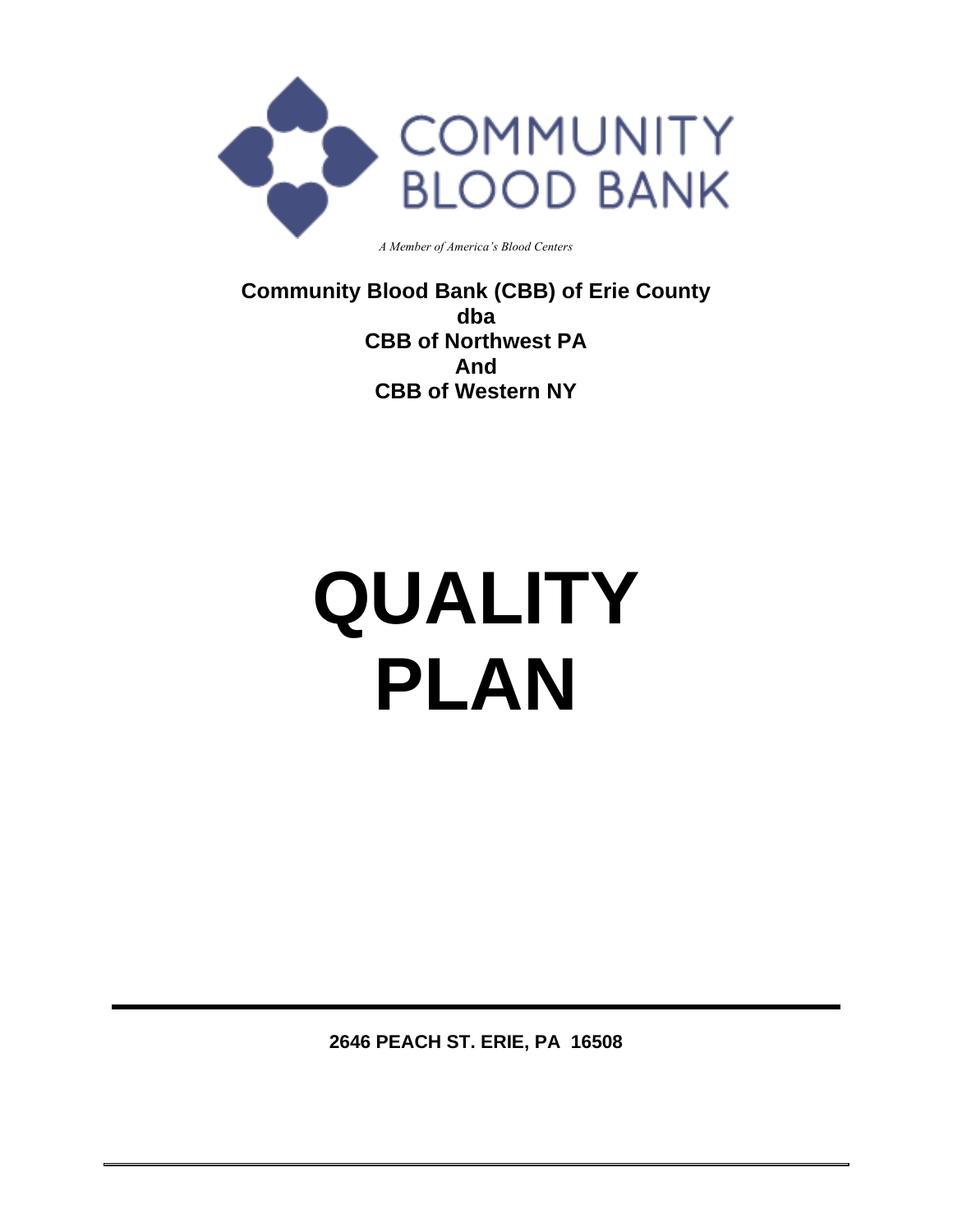**COPY** 

#### **TITLE: CBB QUALITY PLAN**

# **MISSION STATEMENT The Community Blood Bank of Northwest PA and Western NY**

**connects donors to patients who are in need of life-sustaining blood products in the communities we serve.**

### **I. ORGANIZATION (Organizational Chart included)**

- a. Quality goals are included in the Mission Statement.
- b. The CBB Board of Directors has ultimate responsibility for the functions of CBB.
- c. Executive Management consists of
	- i. Medical Director (CLIA Laboratory Supervisor)
	- ii. Executive Director
	- iii. Quality Assurance (QAD) Director
	- iv. Technical Director (TD)
	- v. Information Technology Specialist
- d. The Quality Committee consists of:
	- i. Medical Director
	- ii. Executive Director
	- iii. QAD
	- iv. Representatives from:
		- 1. Laboratory
		- 2. Donor Collections
- e. The Executive Director is responsible for the daily operation of the organization. These operations are conducted in accordance with regulatory requirements.
- f. The Medical Director is responsible for quality activities and has the authority to approve all medical and technical policies, processes and procedures and changes required to support the quality system. Justification and pre-approval of exceptions to policies, processes and procedures warranted by clinical situations is the responsibility of the Medical Director. The Medical Director fulfills the requirements of a CLIA Laboratory Director.
- g. The QA Director is responsible for quality assurance, regulatory affairs. The QA Director reports directly to the Executive Director.
- h. The QA Department is organizationally separate from operations.
- i. Executive Management is responsible for oversight of all quality systems. They meet to discuss continuous quality improvement of overall products and services.
- j. Department Heads are responsible to incorporate quality into processes and verify that procedure and policy are followed.
- k. All employees are trained and supported to perform quality work.
- l. The QA Committee meets regularly to discuss improvement to systems.

#### **II. RESOURCES**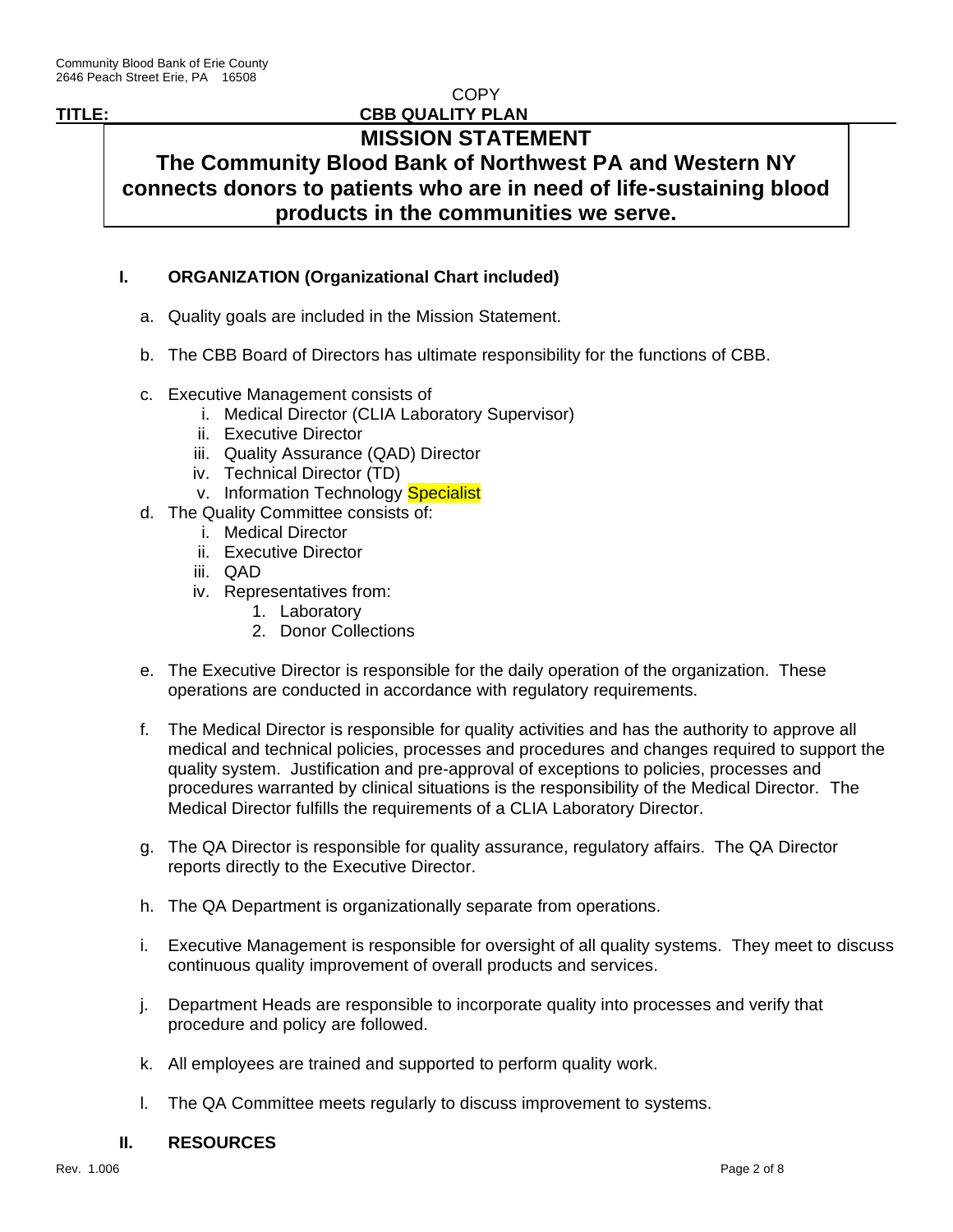#### **COPY TITLE: CBB QUALITY PLAN**

- a. Position descriptions exist for each position.
- b. Available positions are posted internally and/or externally as needed.
- c. Qualified personnel are hired or appointed to available positions.
- d. Training protocol is established and implemented for each position.
- e. A confidentiality statement is signed.
- f. The training program is evaluated annually.
- g. Annual competency is completed.
- h. Continuing education is available.
- i. Personnel records are maintained and reviewed.

#### **III. EQUIPMENT**

- a. A selection criteria process exists for choosing equipment.
- b. All critical equipment has unique identification.
- c. All critical equipment shall be monitored and include the following elements:
	- i. Validation or Re-validation as needed
		- 1. Installation Qualification (IQ)
		- 2. Operational Qualification (OQ)
		- 3. Performance Qualification (PQ)
	- ii. Calibration
	- iii. Maintenance
	- iv. Quality Control
- d. A process exists to identify defective equipment, remove it from service and resolve problems prior to return to service.
- e. A process exists for training of personnel in use of equipment.

#### **IV. SUPPLIER & CUSTOMER ISSUES**

- a. A process exists for qualification of suppliers prior to the acceptance of an agreement or purchase.
- b. Vendors of critical supplies are identified and reviewed for their ability to consistently meet standards set by regulations, standards and CBB.
- c. The **Finance** department and/or Executive Director reviews contracts and agreements.
- d. Receipt and review of critical supplies is documented.
- e. Critical supplies are inspected, tested (when required) and approved prior to release into the inventory.
- f. Package inserts are reviewed for changes upon receipt.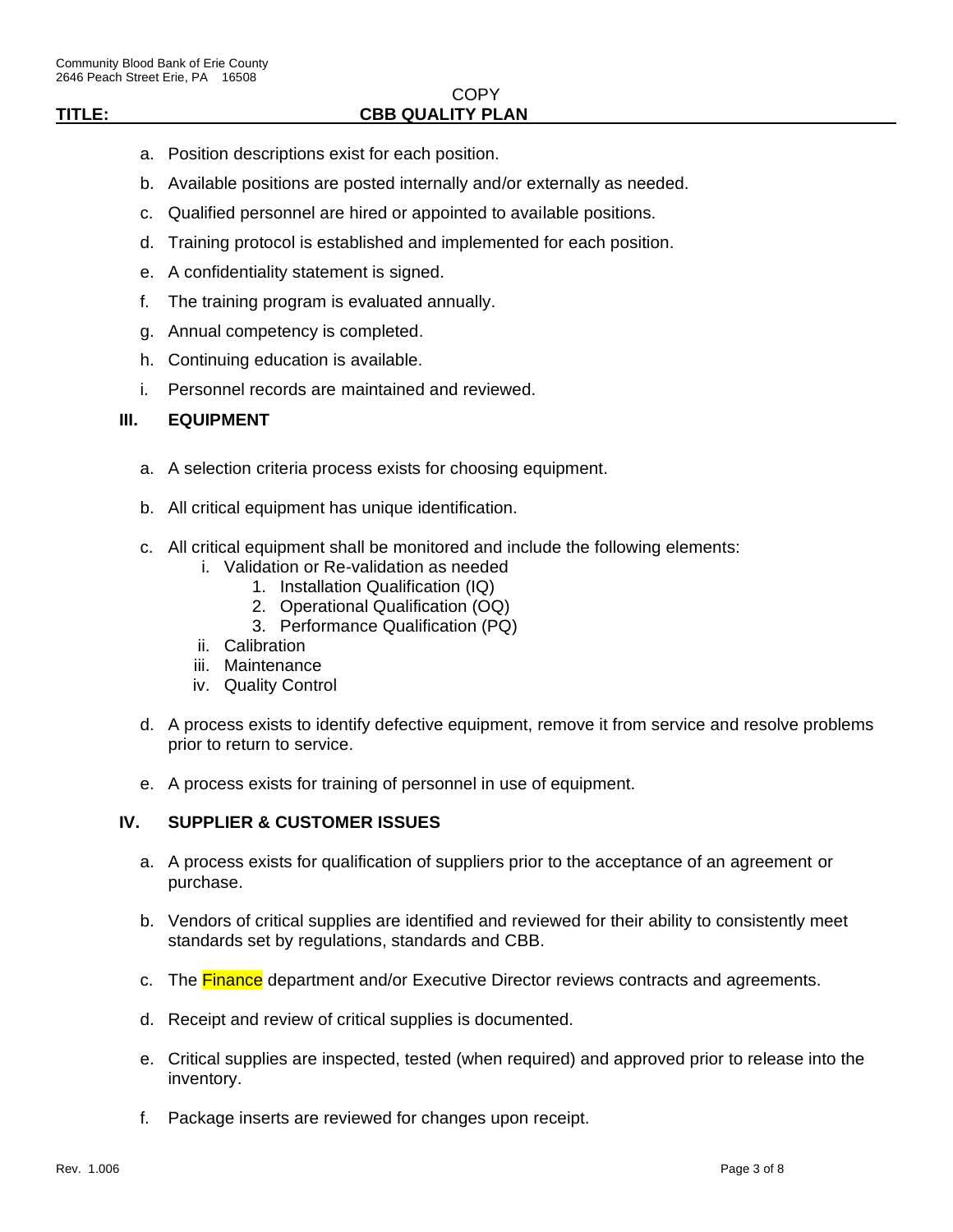**COPY** 

# **TITLE: CBB QUALITY PLAN**

- g. Critical supplies that are found to be unacceptable or have package insert changes are quarantined.
- h. Critical supplies are stored in accordance with manufacturer's instructions.
- i. Use of critical supplies is traceable throughout the manufacturing process.

#### **V. PROCESS CONTROL**

- a. Standard Operation Procedures and policies are developed and carried out in accordance with regulations, standards, contracts and good manufacturing practices. There is an annual review of these policies and procedures by Medical Director or Department Head.
- b. CBB has a change control process that includes:
	- i. Identification of specifications
	- ii. Verification that specifications have been met.
	- iii. Implementation of change is controlled.
- c. CBB participates in a proficiency testing program.
- d. There is a quality control process in place to ensure reagents, equipment, and methods function as expected and in accordance with regulations, standards, manufacturer's instructions and good manufacturing practices.
- e. There is a process to identify, inspect and trace all blood products from source to final disposition and identify each individual involved in critical manufacturing steps.
- f. Labels to be attached to blood products are reviewed and approved prior to use.
- g. There is a process to ensure that blood products and critical materials are handled, stored, distributed and transported in manner that prevents damage and meets requirements.
- h. Informed consent is obtained from all allogeneic, Autologous, apheresis (platelet, 2RBC, and plasma) and therapeutic donors prior to donation.
- i. There is a process to ensure quality care of donors before, during and after the donation process.
- j. Donors are educated and qualified prior to the donation process.
- k. There is a process for handling of post donation information.
- l. Testing of all donor blood is done in accordance with manufacturer's specifications, regulations, standards and good manufacturing practices.
- m. There is a process to identify and quarantine non-conforming blood products and to quarantine and dispose of prior collections of blood products, if required.
- n. There is a process for final inspection of blood products prior to distribution.

#### **VI. DOCUMENTS & RECORDS**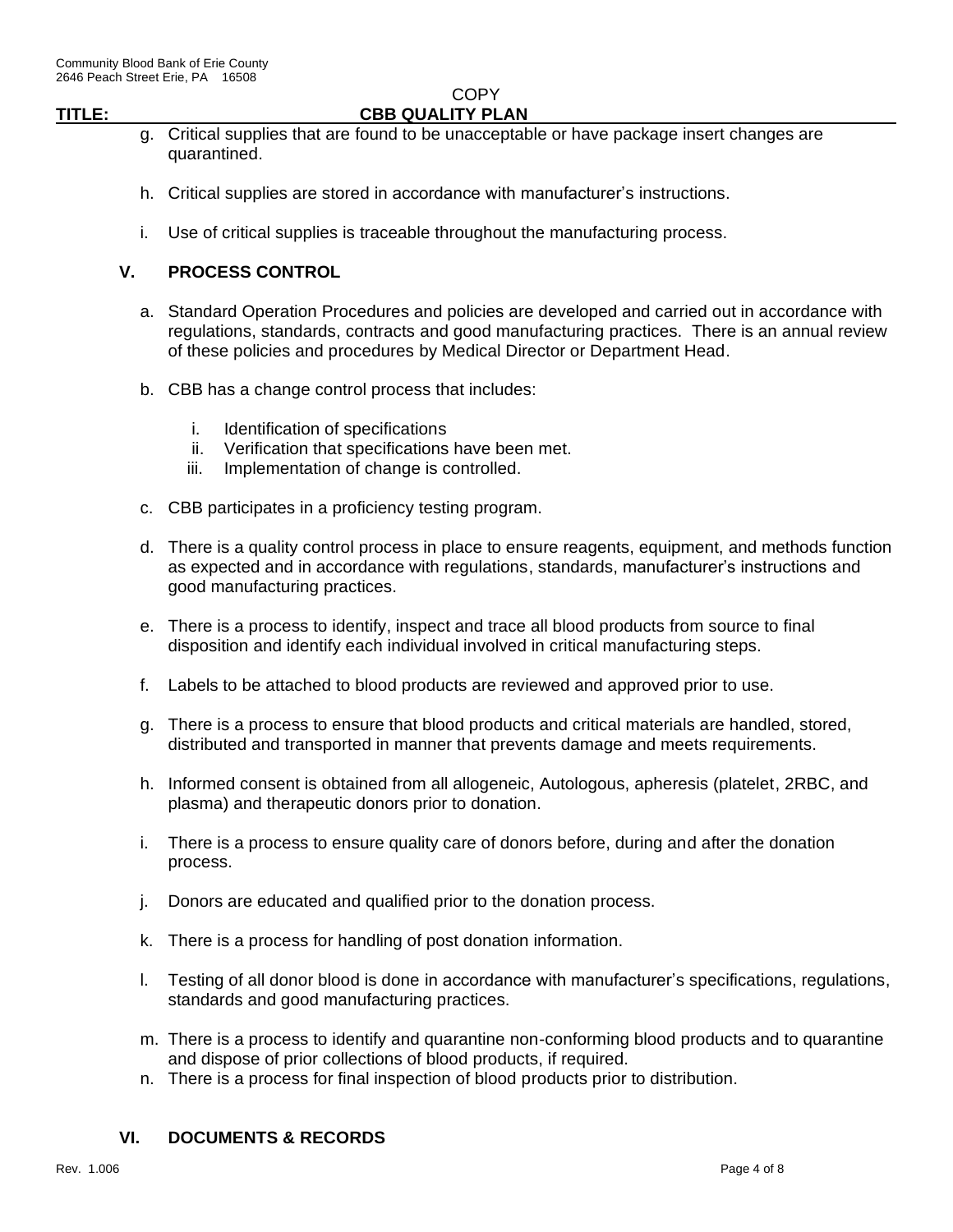#### **COPY TITLE: CBB QUALITY PLAN**

- a. There is a document control process that outlines the development, approval, review, and implementation of documents.
- b. Document format is defined.
- c. Annual review of documents is performed.
- d. Documents are retained according to procedure and regulations.
- e. There is a process to archive obsolete documents.
- f. There is a process to identify and destroy copies of original documents.
- g. There is a system to prevent unauthorized access or destruction of documents.
- h. There is a process to support the introduction or modifications of new software, hardware, or databases of the computer system.
- i. Computer backups are stored in an off-site location.
- j. There is a process to evaluate and implement, when necessary, changes to Regulations, AABB Standards, the AABB Technical Manual. When these documents are referenced in SOP's, the format shall be as follows: e.g.: AABB Technical Manual, current edition

#### **VII. DEVIATIONS AND NONCONFORMANCES**

- a. Deviations and non-conformances are identified and documented.
- b. Deviations and non-conformances are investigated, evaluated and analyzed.
- c. Products from deviations and non-conformances are segregated.
- d. Management is involved in the review and resolution of deviations and non-conformances.
- e. Corrective action is implemented and monitored, if required.
- f. There is a process to report biological product deviations of distributed products to the FDA.
- g. There is a process to notify consignees of unsuitable products.
- h. There is a process to capture, assess and monitor adverse donor reactions.
- i. There is a process to track and trend deviations & non-conformances for system problems.

#### **VIII. ASSESSMENTS: INTERNAL & EXTERNAL**

- a. There is a process to perform internal assessment at defined intervals. This is the responsibility of the QA Department.
- b. There is a review of assessment results by management, department heads and QA.
- c. There is a process to manage external assessments.
- d. There is a process to manage assessment results to include, but not limited to:
	- i. Root cause analysis
	- ii. Corrective action plan
	- iii. Follow up
- e. Executive management reviews results, and corrective and preventative actions of all assessments.
- **IX. PROCESS IMPROVEMENT**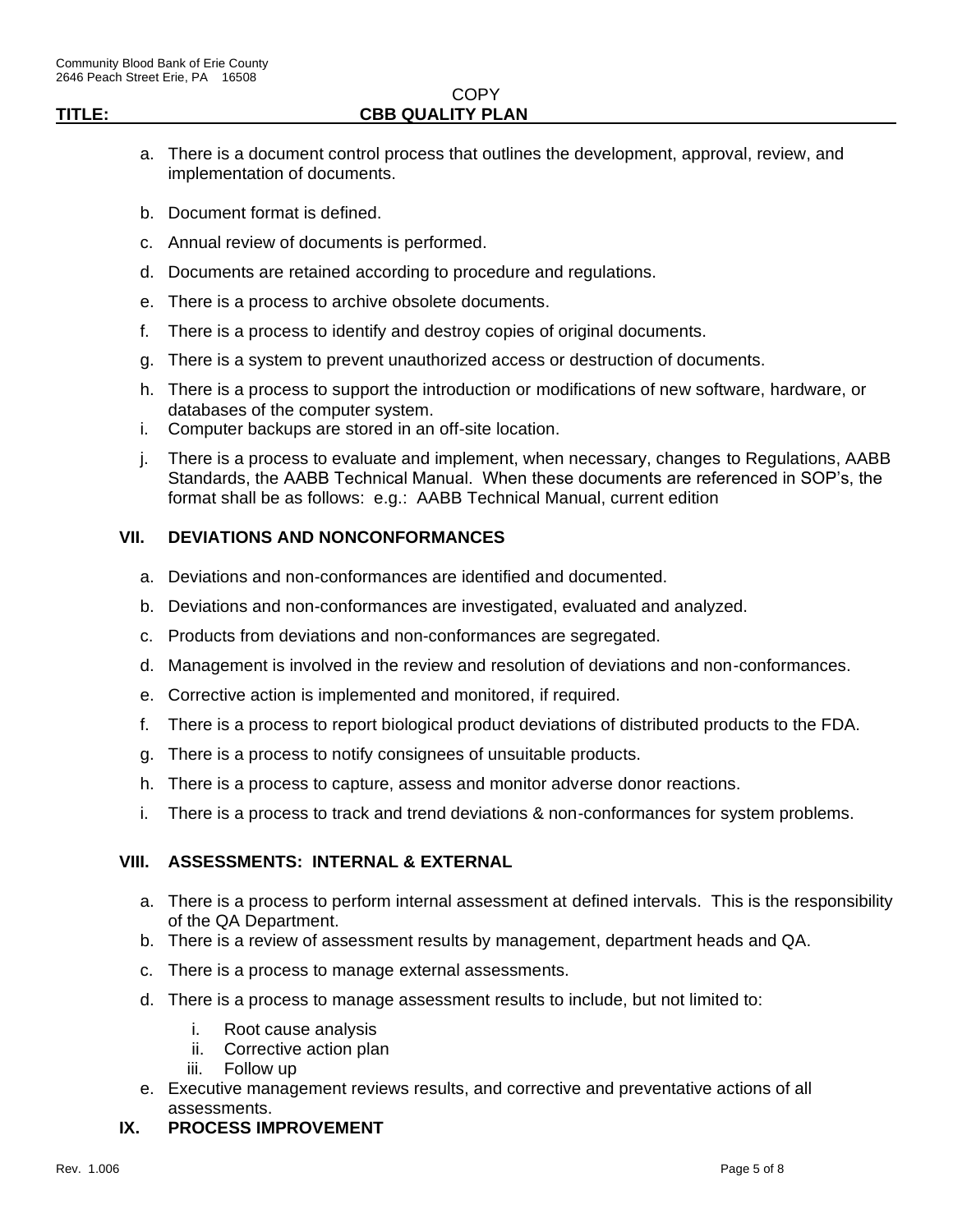# **COPY**

# **TITLE: CBB QUALITY PLAN**

- a. There is a process for corrective action that includes:
	- i. Documentation of non-conformances, deviation and complaints
	- ii. Investigation into cause of non-conformances, deviation and complaints
	- iii. Determination of corrective action
	- iv. Monitoring of corrective action
- b. There is a process for preventative action that includes:
	- i. Review of assessment results
	- ii. Review of proficiency results
	- iii. Review of QC records
	- iv. Review of complaints
	- v. Determination of steps necessary to deal with potential problems
- c. Data is collected and evaluated on a regular basis to determine possible areas for process improvement.

#### **X. FACILITIES AND SAFETY**

- a. The safety program at CBB includes training in the following:
	- i. Fire protection
	- ii. Chemical hygiene
	- iii. Blood borne pathogen
	- iv. General Safety
	- v. Disaster Protocol
- b. The safety manual includes policies on the following:
	- i. Exposure control
	- ii. Hazard communication
	- iii. Documentation of occupational accidents/illnesses
	- iv. Electrical safety
	- v. Emergency preparedness plan
- c. Safety training and manual access is provided to all employees
- d. The safety program is in accordance with applicable local, state and federal requirements.
- e. Personal protective equipment is available to employees.
- f. Blood products are handled and discarded in accordance with all regulations.
- g. CBB provides a safe, appropriate and adequate environment.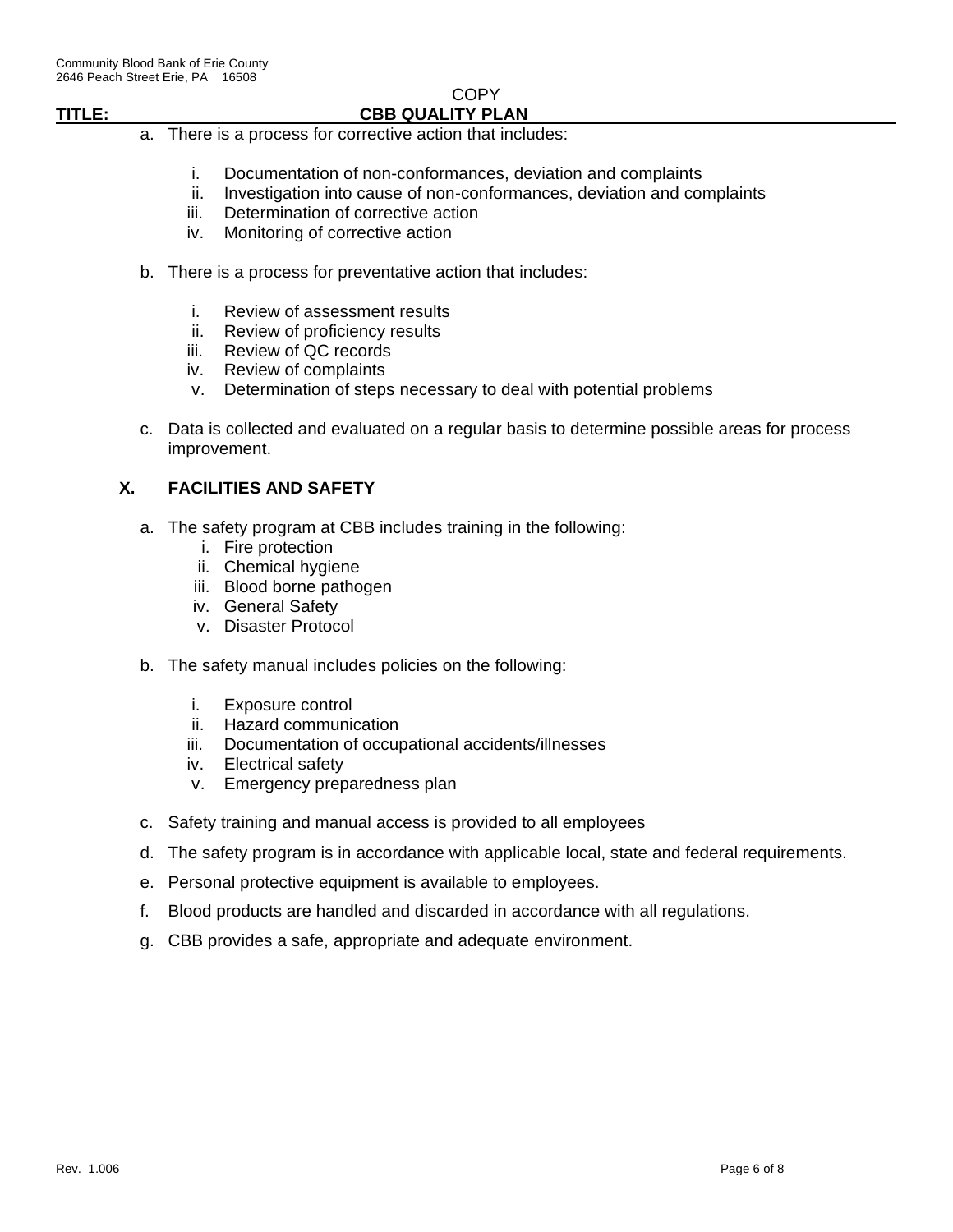|               | <b>COPY</b>             |
|---------------|-------------------------|
| <b>TITLE:</b> | <b>CBB QUALITY PLAN</b> |

| Original<br>Effective | Revised<br>by  | Revision                                                                                                                                                                                                                                                                                                                                                                                                                                                                                                                                                                                                                                                                                                                                                                                                                                                                                                                                                                                                                                                                            | Supersedes<br>Revision # |  |
|-----------------------|----------------|-------------------------------------------------------------------------------------------------------------------------------------------------------------------------------------------------------------------------------------------------------------------------------------------------------------------------------------------------------------------------------------------------------------------------------------------------------------------------------------------------------------------------------------------------------------------------------------------------------------------------------------------------------------------------------------------------------------------------------------------------------------------------------------------------------------------------------------------------------------------------------------------------------------------------------------------------------------------------------------------------------------------------------------------------------------------------------------|--------------------------|--|
| Date                  |                |                                                                                                                                                                                                                                                                                                                                                                                                                                                                                                                                                                                                                                                                                                                                                                                                                                                                                                                                                                                                                                                                                     |                          |  |
|                       | D.<br>Pirschel | There is a process to evaluate and implement, when necessary, changes to Regulations, AABB<br>Standards and the AABB Technical Manual. When these documents are referenced in SOP's, the<br>format shall be as follows: e.g.: AABB Technical Manual, current edition<br>QA Coordinator to QA Director<br>CBB of NW PA to CBB<br>New SOP Format                                                                                                                                                                                                                                                                                                                                                                                                                                                                                                                                                                                                                                                                                                                                      |                          |  |
|                       | D.<br>Pirschel | Remove BRD Union Square Address                                                                                                                                                                                                                                                                                                                                                                                                                                                                                                                                                                                                                                                                                                                                                                                                                                                                                                                                                                                                                                                     | 1.001                    |  |
| 1996                  | D.<br>Pirschel | Deleted:<br>To assist communities in the region to meet their own needs for a safe, adequate supply of blood and<br>blood products to local hospitals, meeting or exceeding all safety and compliance requirements, at the<br>most cost efficient price.<br>Added:<br>The Community Blood Bank of Northwest PA and Western NY connects donors to patients who are in<br>need of life-sustaining blood products in the communities we serve.<br>Executive Management consists of<br>Medical Director (CLIA Laboratory Supervisor)<br><b>Executive Director</b><br>Quality Assurance (QAD) Director<br>Technical Director (TD)<br>Director, Donor Services (DDS)<br>The Quality Committee consists of:<br><b>Medical Director</b><br><b>Executive Director</b><br>QAD<br>Representatives from:<br>Laboratory<br><b>Donor Collections</b><br>quality activities<br>The Medical Director fulfills the requirements of a CLIA Laboratory Director<br>Critical<br>procedures by Medical Director or Department Head<br>standards, manufacturer's instructions<br><b>Disaster Protocol</b> | 1.002                    |  |
|                       | A Gomez        | Deleted:<br><b>Executive Director</b><br>Added:<br>President and CEO<br>Informed consent is obtained from all allogeneic, Autologous, apheresis (platelet, 2RBC, and plasma)<br>Information Technical Director Tracy Dorsch                                                                                                                                                                                                                                                                                                                                                                                                                                                                                                                                                                                                                                                                                                                                                                                                                                                         | 1.003                    |  |
| 1996                  | D.<br>Pirschel | Deleted:<br>President/CEO<br>Director, Donor Services (DDS)<br>Added:<br><b>Executive Director</b>                                                                                                                                                                                                                                                                                                                                                                                                                                                                                                                                                                                                                                                                                                                                                                                                                                                                                                                                                                                  | 1.004                    |  |
| 1996                  | K. Kramer      | Deleted:<br>Director (ITD)<br>accounting<br>Added:<br>Specialist<br>Finance                                                                                                                                                                                                                                                                                                                                                                                                                                                                                                                                                                                                                                                                                                                                                                                                                                                                                                                                                                                                         | 1.005                    |  |